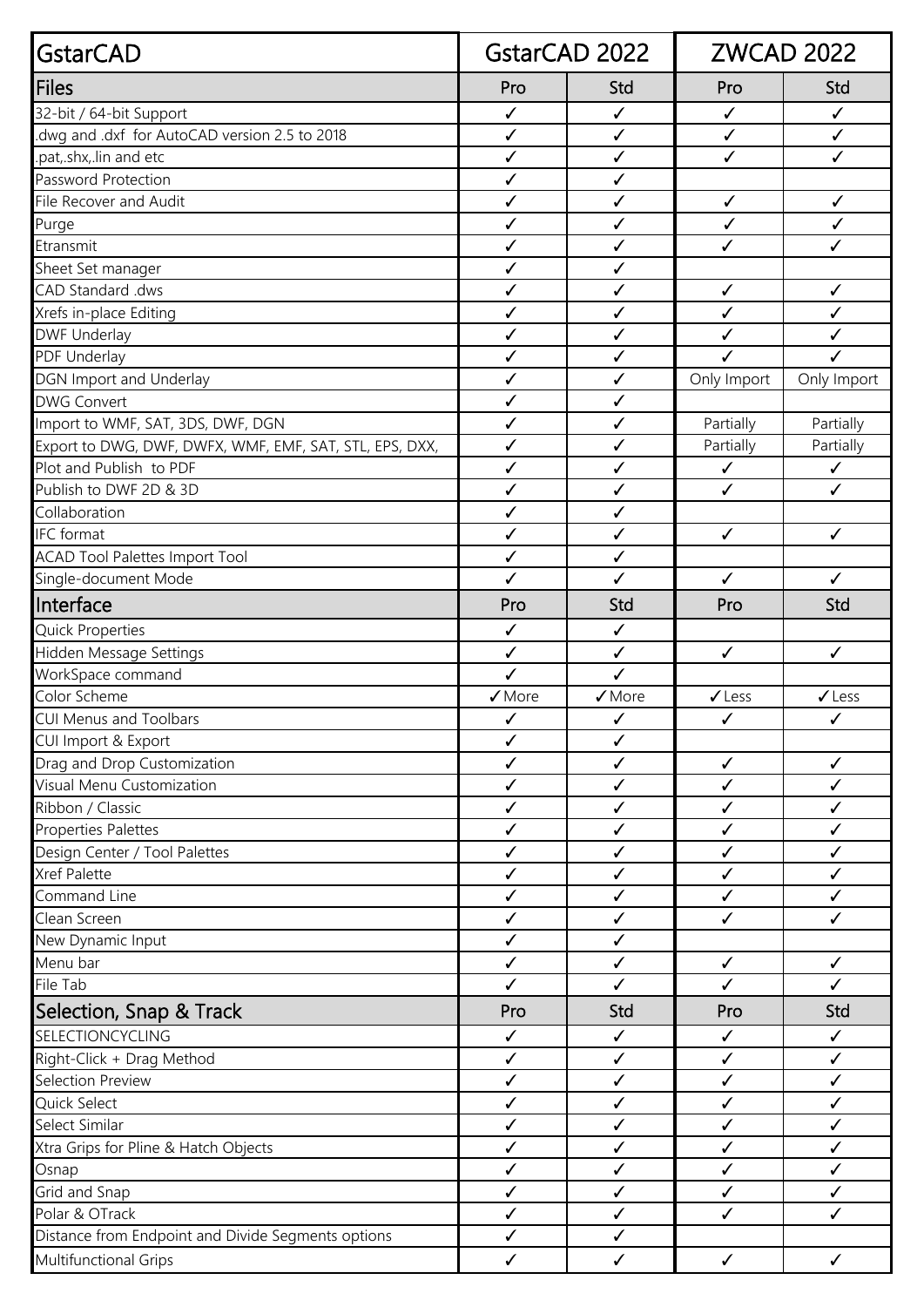| Group                                           | $\checkmark$                 | $\checkmark$                 |              | Different Method Different Method |
|-------------------------------------------------|------------------------------|------------------------------|--------------|-----------------------------------|
| ADDSELECTED command                             | ✓                            | $\checkmark$                 |              |                                   |
| Multiple command                                | $\checkmark$                 | $\checkmark$                 | $\checkmark$ | $\checkmark$                      |
| Customizable Mouse Actions in CUI               | $\checkmark$                 | $\checkmark$                 | $\checkmark$ | $\checkmark$                      |
| <b>Dimensions</b>                               | Pro                          | Std                          | Pro          | Std                               |
| <b>DIMCENTER Command</b>                        | $\checkmark$                 | $\checkmark$                 | Partially    | Partially                         |
| Reassociate Dimension                           | ✓                            | $\checkmark$                 | $\checkmark$ | $\checkmark$                      |
| Rapid Distance                                  | $\checkmark$                 | $\checkmark$                 |              |                                   |
| <b>Standard Dimensions</b>                      | $\checkmark$                 | $\checkmark$                 | $\checkmark$ | $\checkmark$                      |
| Associative Dimension                           | ✓                            | $\checkmark$                 | $\checkmark$ | $\checkmark$                      |
| Quick Dimension                                 | $\checkmark$                 | $\checkmark$                 | $\checkmark$ | $\checkmark$                      |
| Qleader                                         | $\checkmark$                 | $\checkmark$                 | $\checkmark$ | $\checkmark$                      |
| Dimension Break                                 | ✓                            | $\checkmark$                 | $\checkmark$ | $\checkmark$                      |
| Multileaders                                    | $\checkmark$                 | $\checkmark$                 | $\checkmark$ | $\checkmark$                      |
| <b>Text</b>                                     | Pro                          | Std                          | Pro          | Std                               |
|                                                 |                              |                              |              |                                   |
| Mtext supports Numbering, Superscript, Subscrip | $\checkmark$                 | $\checkmark$<br>$\checkmark$ |              |                                   |
| Text Align / Text Match                         | $\checkmark$<br>$\checkmark$ | $\checkmark$                 |              |                                   |
| Change Text                                     |                              |                              |              |                                   |
| Mtext                                           | ✓                            | $\checkmark$                 | $\checkmark$ | $\checkmark$                      |
| Text                                            | $\checkmark$                 | $\checkmark$                 | $\checkmark$ | $\checkmark$                      |
| Multi-language Character Set                    | $\checkmark$                 | $\checkmark$                 | $\checkmark$ | $\checkmark$                      |
| In-place Text Editor                            | ✓                            | $\checkmark$                 | $\checkmark$ | $\checkmark$                      |
| Mtext Editor                                    | $\checkmark$                 | $\checkmark$                 | $\checkmark$ | $\checkmark$                      |
| Support .shx and .ttf font                      | $\checkmark$                 | $\checkmark$                 | $\checkmark$ | $\checkmark$                      |
| Spelling                                        | $\checkmark$                 | $\checkmark$                 | ✓            | $\checkmark$                      |
| Check spelling in Mtext                         | $\checkmark$                 | $\checkmark$                 |              |                                   |
| Fields                                          | ✓                            | $\checkmark$                 | $\checkmark$ | $\checkmark$                      |
| Revcloud                                        | ✓                            | $\checkmark$                 | $\checkmark$ | $\checkmark$                      |
| Wipeout circle option                           | $\checkmark$                 | $\checkmark$                 | $\checkmark$ | $\checkmark$                      |
| Rtext / Arc Text                                | ✓                            | $\checkmark$                 | ArcText      | ArcText                           |
| Text Incremental Copy                           | $\checkmark$                 | $\checkmark$                 |              |                                   |
| Text on line                                    | $\checkmark$                 | $\checkmark$                 |              |                                   |
| <b>Statistics Summation</b>                     | $\checkmark$                 | $\checkmark$                 |              |                                   |
| Layers                                          | Pro                          | Std                          | Pro          | Std                               |
| Auto Layer                                      | $\checkmark$                 | $\checkmark$                 |              |                                   |
| Change to ByLayer (SETBYLAYER)                  | $\checkmark$                 | $\checkmark$                 |              |                                   |
| Layer Properties Manager                        | $\checkmark$                 | $\checkmark$                 | $\checkmark$ | $\checkmark$                      |
| Layer States Manager                            | ✓                            | $\checkmark$                 | $\checkmark$ | $\checkmark$                      |
| Layer Translator                                | $\checkmark$                 | $\checkmark$                 | $\checkmark$ | $\checkmark$                      |
| Layer Walk                                      | $\checkmark$                 | $\checkmark$                 | $\checkmark$ | $\checkmark$                      |
| Layer Previous                                  | $\checkmark$                 | $\checkmark$                 | $\checkmark$ | $\checkmark$                      |
| Layer Isolate                                   | $\checkmark$                 | $\checkmark$                 | $\checkmark$ | $\checkmark$                      |
| Layer Unisolate                                 | $\checkmark$                 | $\checkmark$                 | $\checkmark$ | $\checkmark$                      |
| Layer Lock                                      | $\checkmark$                 | $\checkmark$                 | $\checkmark$ | $\checkmark$                      |
| Layer Unlock                                    | $\checkmark$                 | $\checkmark$                 | $\checkmark$ | $\checkmark$                      |
| Layer Unlock All                                | ✓                            | $\checkmark$                 |              |                                   |
| Lock Other Layers                               | $\checkmark$                 | $\checkmark$                 |              |                                   |
| Layer Freeze                                    | $\checkmark$                 | $\checkmark$                 | $\checkmark$ | $\checkmark$                      |
| Freeze Other Layer                              | ✓                            | $\checkmark$                 |              |                                   |
| Thaw All Layers                                 | ✓                            | $\checkmark$                 | $\checkmark$ | $\checkmark$                      |
| Layer Off                                       | ✓                            | $\checkmark$                 | $\checkmark$ | $\checkmark$                      |
| Off Other Layer                                 | $\checkmark$                 | $\checkmark$                 |              |                                   |
| Trun All Layers On                              | $\checkmark$                 | $\checkmark$                 | $\checkmark$ | $\checkmark$                      |
| Layer Merge                                     | $\checkmark$                 | $\checkmark$                 | $\checkmark$ | $\checkmark$                      |
| Layer Delete                                    | $\checkmark$                 | $\checkmark$                 | $\checkmark$ | $\checkmark$                      |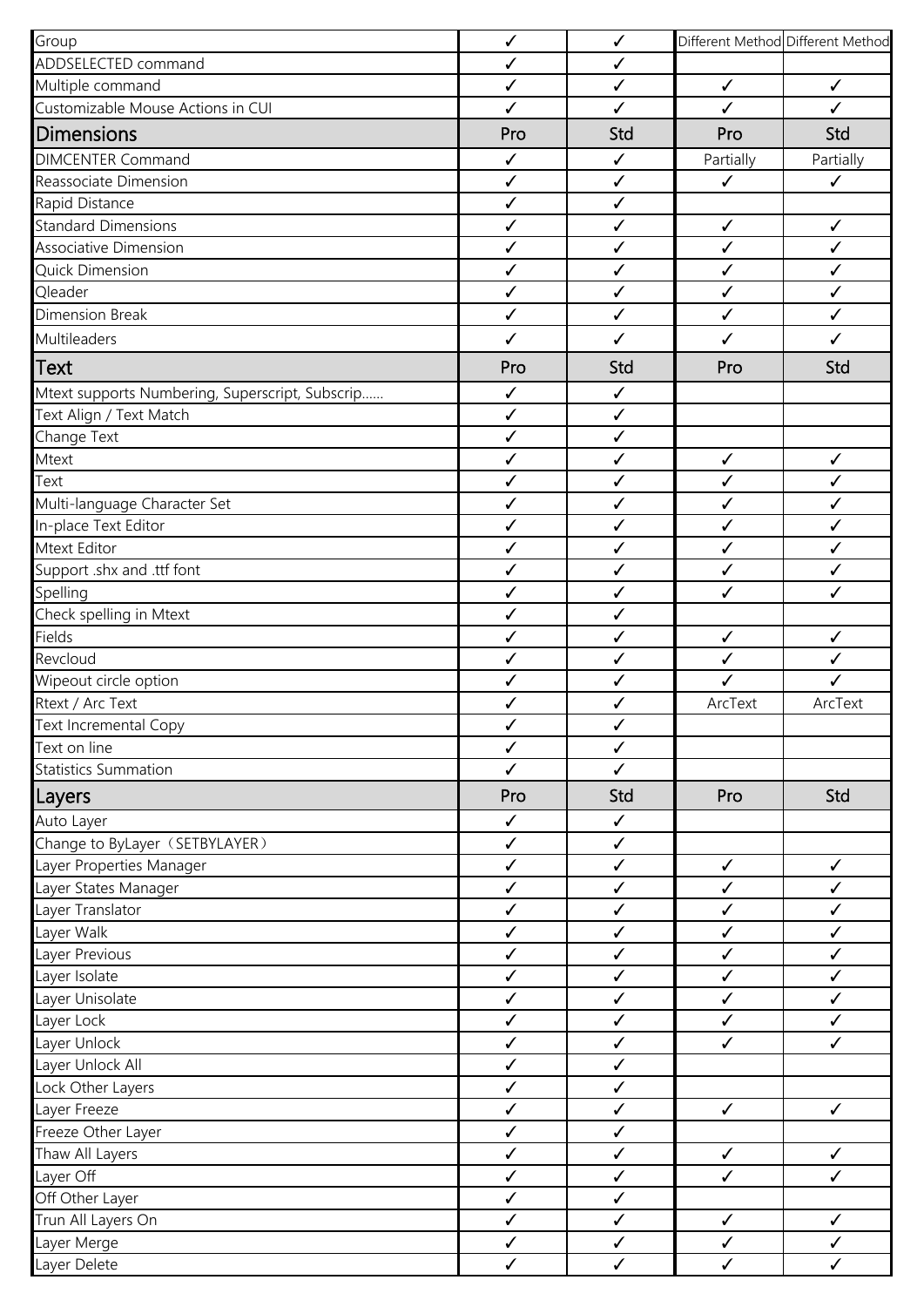| Layer Match                                                   | $\checkmark$                 | ✓                               | $\checkmark$      | $\checkmark$ |
|---------------------------------------------------------------|------------------------------|---------------------------------|-------------------|--------------|
| Viewport Layer                                                | $\checkmark$                 | $\checkmark$                    | $\checkmark$      | ✓            |
| <b>Hatch</b>                                                  | Pro                          | Std                             | Pro               | Std          |
| Hatch objects from Tool Palettes                              | ✓                            | $\checkmark$                    | $\checkmark$      | $\checkmark$ |
| <b>Gradient Hatches</b>                                       | $\checkmark$                 | $\checkmark$                    | $\checkmark$      | $\checkmark$ |
| <b>Custom Patterns</b>                                        | $\checkmark$                 | $\checkmark$                    | $\checkmark$      | $\checkmark$ |
| Background and Color for Hatch Patterns                       | $\checkmark$                 | $\checkmark$                    | $\checkmark$      | ✓            |
| Trim/Extend of/to Hatch Pattern Entities                      | $\checkmark$                 | $\checkmark$                    | $\checkmark$      | $\checkmark$ |
| Superhatch                                                    | $\checkmark$                 | $\checkmark$                    | $\checkmark$      | $\checkmark$ |
| Transparency for Hatch                                        | $\checkmark$                 | $\checkmark$                    | $\checkmark$      | ✓            |
| Trim/Extend/Hatch preview                                     | $\checkmark$                 | $\checkmark$                    |                   |              |
| Raster images                                                 | Pro                          | Std                             | Pro               | Std          |
| Raster Image Support (Clipping, Transparency, )               | ℐ                            | ✓                               | ✓                 | ✓            |
| Support Kinds of Image Files (bmp\jpg\png\tga\tif\gif\pcx\)   |                              | Not support ECW Not support ECW | Support ECW       | Support ECW  |
| <b>Express Tools</b>                                          | Pro                          | Std                             | Pro               | Std          |
|                                                               |                              |                                 |                   |              |
| Fast Select (FASTSEL command)                                 | ✓<br>$\checkmark$            | ✓<br>$\checkmark$               |                   |              |
| Change Base<br>Layer Draw Order                               | $\checkmark$                 | $\checkmark$                    |                   |              |
| Area Table                                                    | $\checkmark$                 | $\checkmark$                    |                   |              |
| <b>Break Object</b>                                           | $\checkmark$                 | $\checkmark$                    |                   |              |
| <b>Block Break</b>                                            | $\checkmark$                 | $\checkmark$                    | $\checkmark$      | $\checkmark$ |
|                                                               |                              |                                 |                   |              |
| <b>Express Tools</b>                                          | Pro                          | Std                             | Pro               | Std          |
| Graphic Compare                                               | $\checkmark$                 | $\checkmark$                    |                   |              |
| Text Align / Text Match                                       | $\checkmark$                 | $\checkmark$                    | Align Text        | Align Text   |
| Batpurge                                                      | $\checkmark$                 | $\checkmark$                    |                   |              |
| Layout by Path                                                | $\checkmark$                 | $\checkmark$                    |                   |              |
| Line2pl                                                       | $\checkmark$                 | $\checkmark$                    |                   |              |
| Sptpl                                                         | ✓                            | $\checkmark$                    |                   |              |
| GstarCAD Tools                                                | $\checkmark$                 | $\checkmark$                    |                   |              |
| Plot tools                                                    | ✓                            | ✓                               |                   |              |
| <b>Drawing Compare</b><br>Delete Duplicate Objects (OVERKILL) | $\checkmark$<br>$\checkmark$ | $\checkmark$<br>$\checkmark$    | File Compare<br>J | File Compare |
| Drawing Lock                                                  | $\checkmark$                 | $\checkmark$                    | Lock Up           | Lock Up      |
|                                                               |                              |                                 |                   |              |
| <b>Others</b>                                                 | Pro                          | Std                             | Pro               | Std          |
| Region                                                        | $\checkmark$                 |                                 | $\checkmark$      |              |
| Dataextraction                                                | $\checkmark$                 | $\checkmark$                    | $\checkmark$      | $\checkmark$ |
| Datalink                                                      | $\checkmark$                 | $\checkmark$                    | $\checkmark$      | $\checkmark$ |
| Make Shape                                                    | $\checkmark$                 | $\checkmark$                    |                   |              |
| Import Layout as Sheet                                        | $\checkmark$                 | $\checkmark$<br>$\checkmark$    |                   |              |
| Viewport Scale                                                | $\checkmark$                 |                                 |                   |              |
| Attribute Increment (ATTINC)                                  | ✓<br>$\checkmark$            | ✓<br>$\checkmark$               |                   |              |
| Define Layout Viewport from ModelSpace (M2LVPORT)             | $\checkmark$                 | $\checkmark$                    |                   |              |
| Security<br><b>Free Scale</b>                                 | $\checkmark$                 | $\checkmark$                    |                   |              |
| Hatch to Back                                                 | ✓                            | $\checkmark$                    | $\checkmark$      | $\checkmark$ |
| Reverse                                                       | $\checkmark$                 | $\checkmark$                    |                   |              |
| Synchronize Attributes (ATTSYNC)                              | $\checkmark$                 | ✓                               | $\checkmark$      | $\checkmark$ |
| Clip                                                          | $\checkmark$                 | $\checkmark$                    | $\checkmark$      | $\checkmark$ |
| ARRAY (Dynamic)                                               | $\checkmark$                 | $\checkmark$                    | $\checkmark$      | ✓            |
| Align Tool / Arrange Tool                                     | $\checkmark$                 | $\checkmark$                    |                   |              |
| Areasum                                                       | $\checkmark$                 | $\checkmark$                    | $\checkmark$      | $\checkmark$ |
| Table                                                         | $\checkmark$                 | $\checkmark$                    | $\checkmark$      | $\checkmark$ |
| Symmetric Draw                                                | $\checkmark$                 | $\checkmark$                    |                   |              |
| Outline Objects                                               | $\checkmark$                 | $\checkmark$                    |                   |              |
| Invert Fillet                                                 | $\checkmark$                 | $\checkmark$                    |                   |              |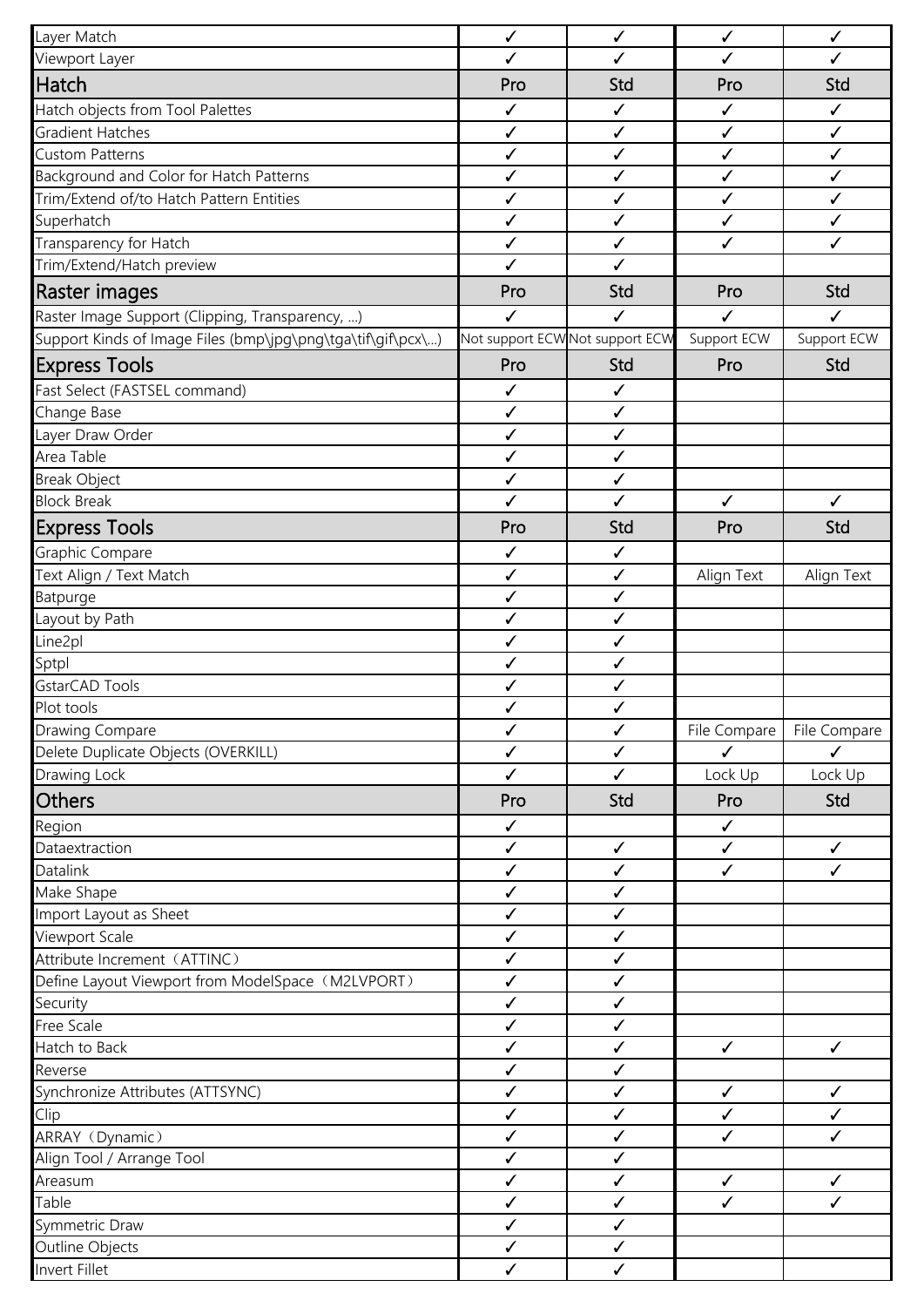| Draw and Modify Commands           | $\checkmark$ | $\checkmark$           | $\checkmark$ | $\checkmark$ |
|------------------------------------|--------------|------------------------|--------------|--------------|
| Offset Multiple                    | √            | $\checkmark$           | $\checkmark$ | ✓            |
| Helix                              | $\checkmark$ | $\checkmark$           | $\checkmark$ | $\checkmark$ |
| Real Time Pan & Zoom               | $\checkmark$ | $\checkmark$           | ✓            | $\checkmark$ |
| Annotative Objects                 | $\checkmark$ | $\checkmark$           | $\checkmark$ | ✓            |
| <b>Object Scales</b>               | ✓            | $\checkmark$           | ✓            | ✓            |
| Redraw and Regeneration            | $\checkmark$ | $\checkmark$           | $\checkmark$ | $\checkmark$ |
| Layout and Paper Space             | $\checkmark$ | $\checkmark$           | $\checkmark$ | $\checkmark$ |
| Magnifier                          | ✓            |                        |              |              |
| Barcode & QR Code                  | ✓            | $\checkmark$           | $\checkmark$ | $\checkmark$ |
| Cloud Storage                      | ✓            | ✓                      |              |              |
| Non-rectangular Viewports          | ✓            | $\checkmark$           | $\checkmark$ | $\checkmark$ |
| Shortcut Customization (CUSTACC)   | $\checkmark$ | $\checkmark$           |              |              |
| Multilines and Multiline Styles    | $\checkmark$ | $\checkmark$           | $\checkmark$ | $\checkmark$ |
| <b>Block Create and Insert</b>     | $\checkmark$ | $\checkmark$           | $\checkmark$ | $\checkmark$ |
| <b>Block Attribute Definition</b>  | $\checkmark$ | $\checkmark$           | ✓            | ✓            |
| Redefine Block                     | √            | $\checkmark$           | $\checkmark$ | $\checkmark$ |
| Refedit                            | ✓            | $\checkmark$           | $\checkmark$ | $\checkmark$ |
| Hyperlink                          | ✓            | $\checkmark$           | ✓            | ✓            |
| Digitizer Integration              | $\checkmark$ | $\checkmark$           |              |              |
| Scale List                         | $\checkmark$ | $\checkmark$           | $\checkmark$ | $\checkmark$ |
| Dynamic Block Create/Insert/View   | ✓            | $\checkmark$           | partially    | partially    |
| Dynamic Block Editor (BEDIT)       | $\checkmark$ | $\checkmark$ Partially |              |              |
| <b>Table Tools</b>                 | $\checkmark$ | $\checkmark$           |              |              |
| AutoXLSTable                       | $\checkmark$ | $\checkmark$           |              |              |
| Pline Boolean                      | $\checkmark$ | $\checkmark$           |              |              |
| SmartMouse                         |              |                        | $\checkmark$ | ✓            |
| SmartVoice                         |              |                        | $\checkmark$ | $\checkmark$ |
| Undo/Redo Preview                  | $\checkmark$ | $\checkmark$           | $\checkmark$ | $\checkmark$ |
| Invert Xclip                       | ✓            | $\checkmark$           | ✓            | ✓            |
| Table Formula                      | ✓            | $\checkmark$           | ✓            | ✓            |
| 3D                                 | Pro          | Std                    | Pro          | Std          |
| POLYSOLID                          | $\checkmark$ |                        |              |              |
| PLANESURF                          | $\checkmark$ |                        | $\checkmark$ |              |
| <b>SURFOFFSET</b>                  | $\checkmark$ |                        |              |              |
| <b>CONVTOMESH</b>                  | $\checkmark$ |                        |              |              |
| CONVTOSOLID                        | $\checkmark$ |                        |              |              |
| CONVTOSURFACE                      | $\checkmark$ |                        |              |              |
| <b>CONVTONURBS</b>                 | $\checkmark$ |                        |              |              |
| Point Cloud                        | $\checkmark$ | $\checkmark$           |              |              |
| 3D Edition Grips                   | $\checkmark$ |                        |              |              |
| Section Plane                      | $\checkmark$ |                        |              |              |
| Flatshot                           | $\checkmark$ |                        | $\checkmark$ |              |
| 3D Surfaces                        | $\checkmark$ | $\checkmark$           | $\checkmark$ | $\checkmark$ |
| <b>ACIS Modeling &amp; Editing</b> | $\checkmark$ |                        | $\checkmark$ |              |
| 3D Orbit options                   | $\checkmark$ | $\checkmark$           | Partially    | Partially    |
| Render                             | $\checkmark$ |                        | $\checkmark$ |              |
| Visual Styles Manager              | $\checkmark$ |                        |              |              |
| Solid editing                      | $\checkmark$ |                        | Partially    |              |
| Solprof / Solview / Soldraw        | $\checkmark$ |                        | Only Solprof |              |
| Printing                           | Pro          | Std                    | Pro          | Std          |
| CTB & STB Plot Style Files         | $\checkmark$ | $\checkmark$           | $\checkmark$ | $\checkmark$ |
| Plot Styles Table Editor           | $\checkmark$ | $\checkmark$           | $\checkmark$ | $\checkmark$ |
| <b>Built-in Print Driver</b>       | $\checkmark$ | $\checkmark$           | Partially    | Partially    |
| Import & Editing of Page Setups    | $\checkmark$ | $\checkmark$           | $\checkmark$ | $\checkmark$ |
| Publish                            | $\checkmark$ | $\checkmark$           | $\checkmark$ | $\checkmark$ |